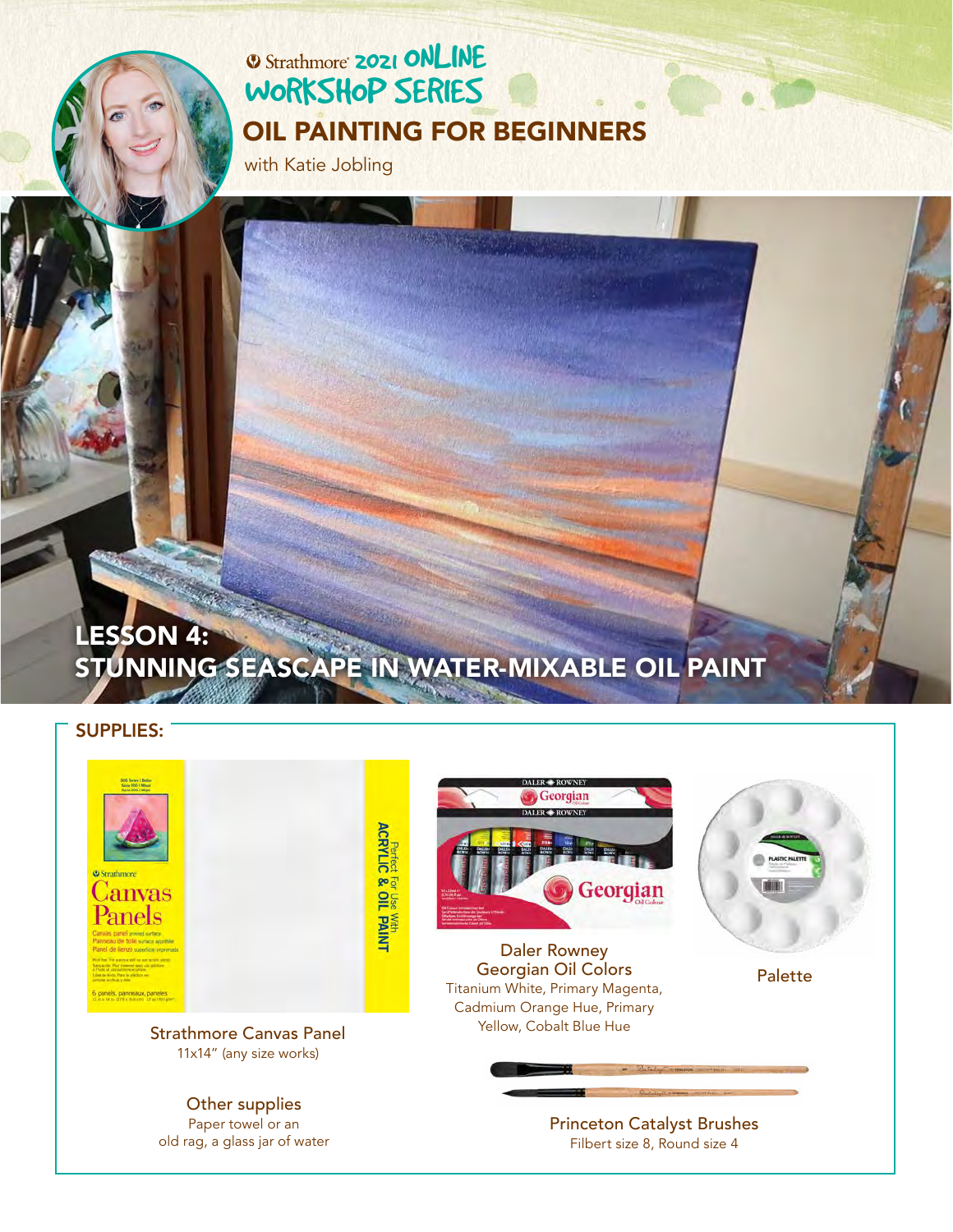# Stunning Seascape in Water-Mixable Oil Paint

In this video we will create a breathtaking seascape together as I guide you through step-by-step with water-mixable oils.

**Safety:** Try to use oils/solvents in a well ventilated space and avoid using a bedroom where you will be sleeping. Solvent fumes can have a negative effect if breathed in. Also take care not to get oils/solvent on your skin as much as possible. Feel free to wear nitrile gloves if you feel more comfortable.



# **STEPS**

#### STEP 1:

Using a watered down paint mixture, draw in the horizon line using Cadmium Orange. Then add your first layer of paint around the top and bottom using a mix of Cobalt Blue with a hint of Primary Magenta. Use enough water so that the paint spreads across the canvas easily. This will be our 'lean' layer.



Add Titanium White to both of these mixtures and let the horizon blend out into the sky and sea. This will create a 'greyed out' effect which will provide the perfect backdrop for our vibrant brush strokes. Remember: Blue and orange are opposite each other on the color wheel which is why they 'grey' each other out. 2021 ONLINE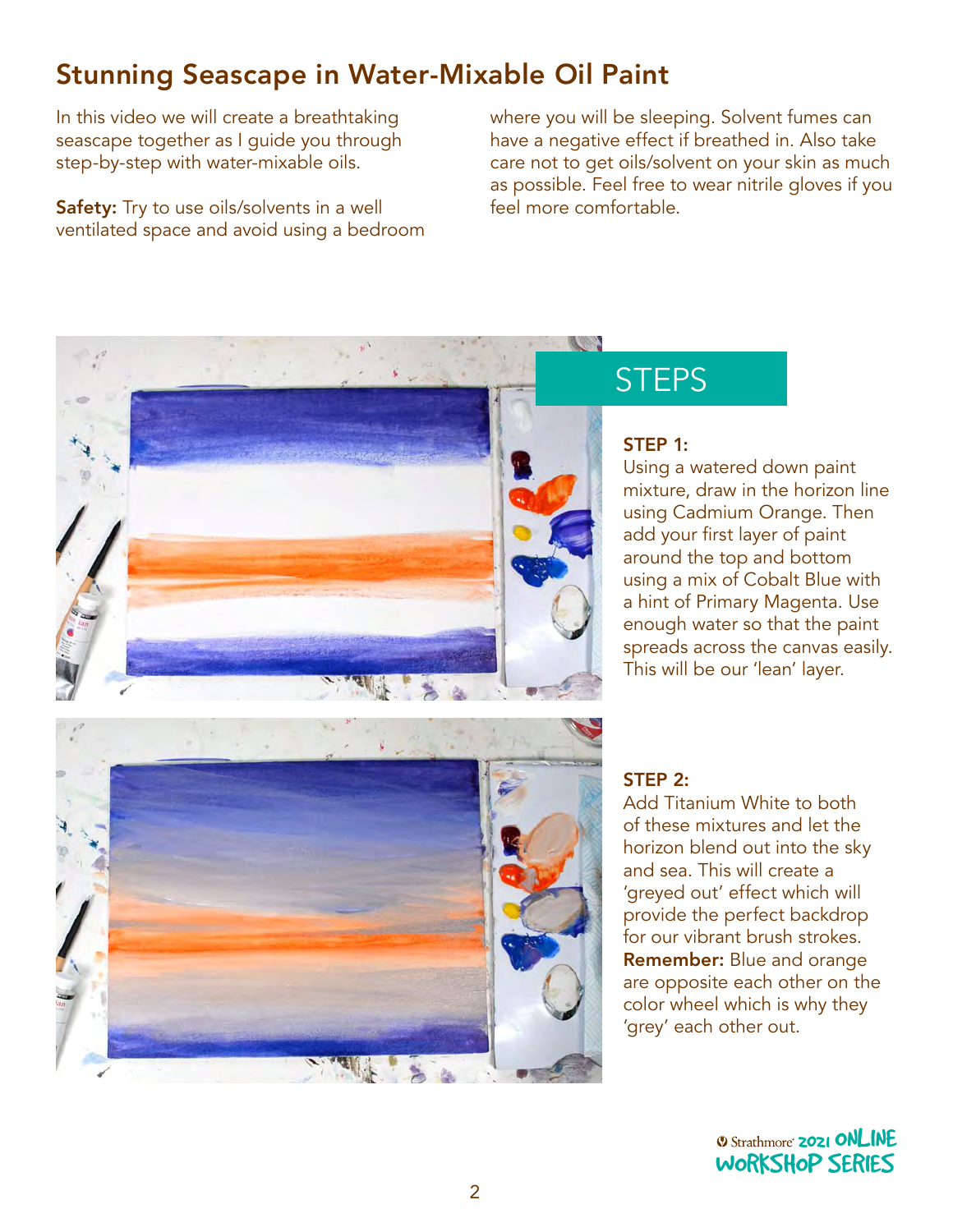

### STEP 3:

Using sweeping brush strokes, add some brighter, more vibrant colors for the second layer to add depth. You can use thicker oil paint here (with less water) which will give lovely texture too. Now our layers are getting 'fatter' as we're using less water and more oil.



### STEP 4:

Darken the horizon line and foreground with a mix of Cobalt Blue Hue and Primary Magenta. Use sweeping brush strokes to mimic the look of water and waves.

#### STEP 5:

Let's add some lighter tones to brighten up the painting. Use Cobalt Blue + Titanium White to create some pastel blue highlights in the sky. Using Primary Yellow and Titanium White with careful brush strokes, vinite with careful brush strokes,<br>create a soft glow around the ereate a sort giow around the<br>horizon. You can also bring these highlights down to reflect off the water.

> **2021 ONLINE** [WORKSHOP SERIES](https://www.strathmoreartiststudio.com/)